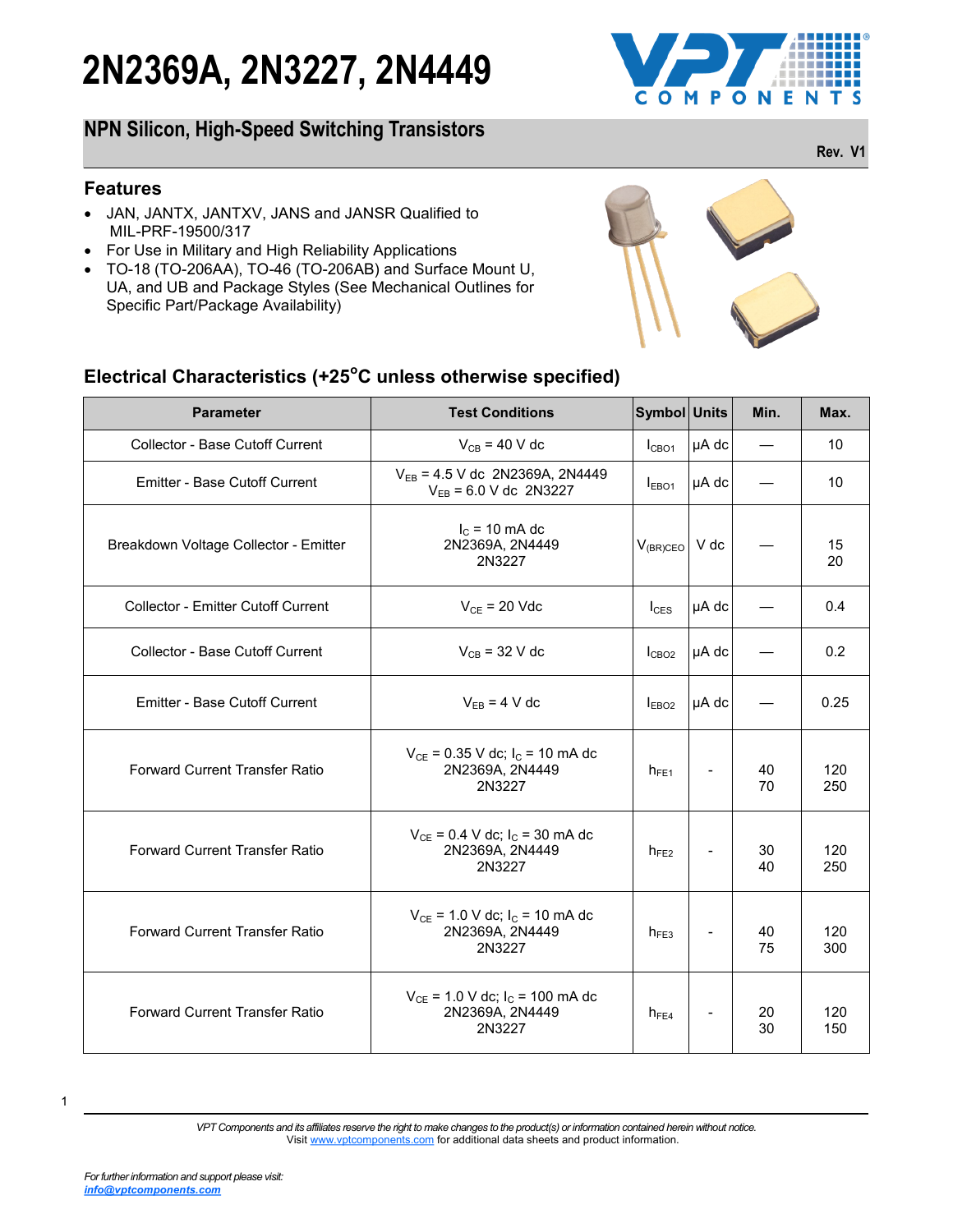

### **NPN Silicon, High-Speed Switching Transistors**

**Rev. V1**

## **Electrical Characteristics (+25<sup>o</sup>C unless otherwise specified)**

| <b>Parameter</b>                          | <b>Test Conditions</b>                                                                      | <b>Symbol Units</b>                       |       | Min.         | Max. |
|-------------------------------------------|---------------------------------------------------------------------------------------------|-------------------------------------------|-------|--------------|------|
| Collector - Emitter Saturation Voltage    | $I_c$ = 10 mA dc; $I_B$ = 1.0 mA dc                                                         | $V_{CE(sat)1}$                            | V dc  |              | 0.20 |
| Collector - Emitter Saturation Voltage    | $I_c$ = 30 mA dc; $I_B$ = 3.0 mA dc                                                         | $V_{CE(sat)2}$                            | V dc  |              | 0.25 |
| Collector - Emitter Saturation Voltage    | $I_C$ = 100 mA dc; $I_B$ = 10 mA dc                                                         | $V_{CE(sat)3}$                            | V dc  |              | 0.45 |
| Base - Emitter Saturation Voltage         | $I_c$ = 10 mA dc; $I_B$ = 1.0 mA dc                                                         | $V_{BE(sat)1}$                            | V dc  | 0.70         | 0.85 |
| Base - Emitter Saturation Voltage         | $I_c$ = 30 mA dc; $I_B$ = 3.0 mA dc                                                         | $V_{BE(sat)2}$                            | V dc  |              | 0.90 |
| Base - Emitter Saturation Voltage         | $I_c$ = 100 mA dc; $I_B$ = 10 mA dc                                                         | $V_{BE(sat)3}$                            | V dc  | 0.8          | 1.20 |
| Collector - Base Cutoff Current           | $T_A$ = +150°C; V <sub>CB</sub> = 20 V dc                                                   | I <sub>CBO2</sub>                         | µA dc |              | 30   |
| <b>Collector - Emitter Cutoff Current</b> | $T_A$ = +125 <sup>o</sup> C<br>$V_{CE}$ = 10 V dc; $V_{BE}$ = 0.25 V dc                     | I <sub>CEX2</sub>                         | µA dc |              | 30   |
| Collector - Emitter Voltage Saturated     | $T_A$ = +125 <sup>°</sup> C<br>$I_C$ = 10 mA dc; $I_B$ = 1.0 mA dc                          | $V_{CE(sat)4}$                            | V dc  |              | 0.3  |
| Base - Emitter Saturated Voltage          | $T_A$ = +125°C<br>$I_c$ = 10 mA dc; $I_B$ = 1.0 mA dc<br>2N2369A, 2N4449<br>2N3227          | $V_{BE(sat)4}$                            | V dc  | 0.59<br>0.50 |      |
| Forward Current Transfer Ratio            | $T_A = -55^{\circ}$ C<br>$V_{CE}$ = 1.0 V dc; $I_C$ = 10 mA dc<br>2N2369A, 2N4449<br>2N3227 | $h_{FE5}$                                 |       | 20<br>40     |      |
| Base - Emitter Saturated Voltage          | $T_A = -55^{\circ}$ C<br>$I_C$ = 10 mA dc; $I_B$ = 1.0 mA dc                                | $\mathsf{V}_{\mathsf{BE}(\mathsf{sat})5}$ | V dc  |              | 1.02 |

*VPT Components and its affiliates reserve the right to make changes to the product(s) or information contained herein without notice.*  Visit [www.vptcomponents.com](http://www.vptcomponents.com) for additional data sheets and product information.

2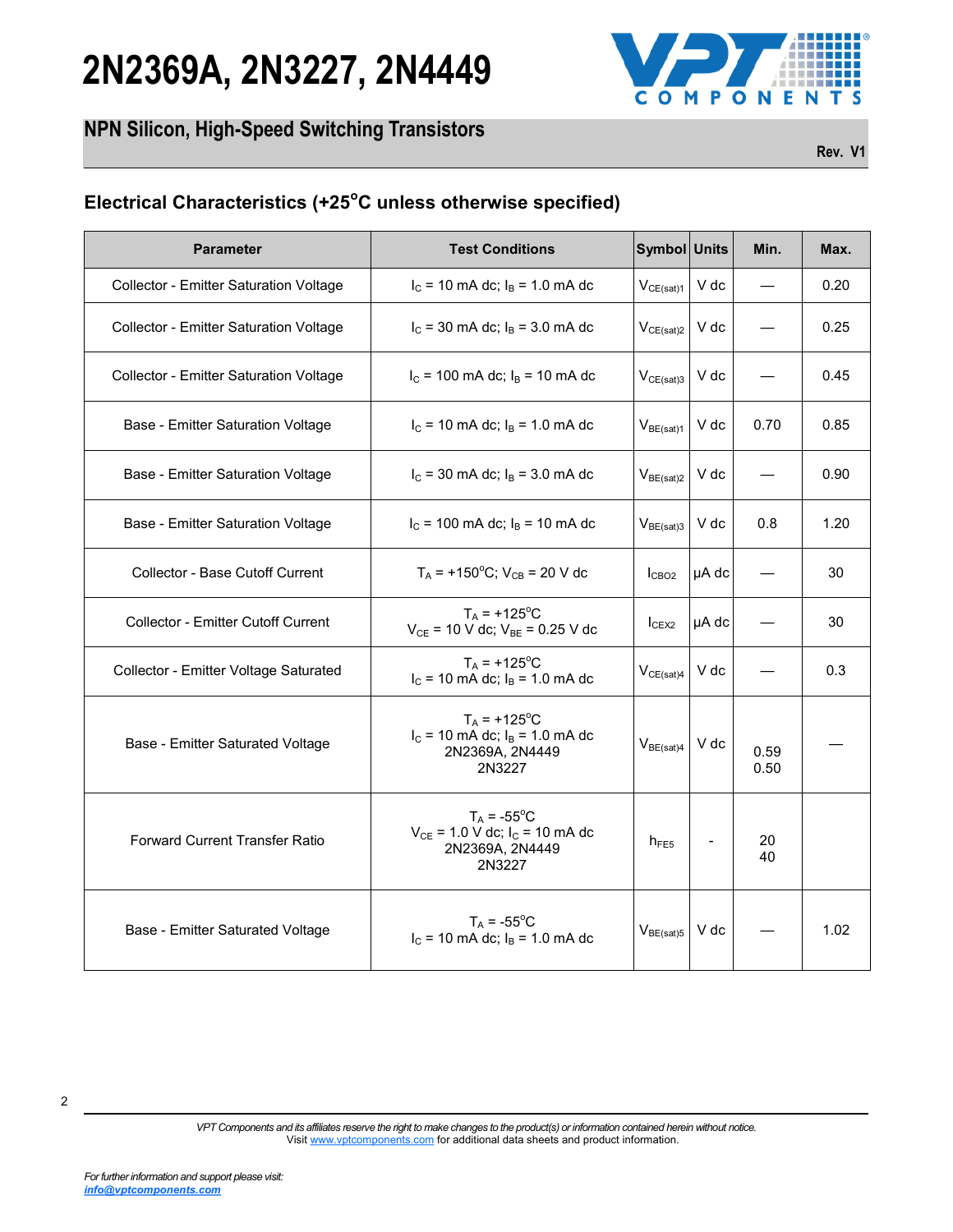

### **NPN Silicon, High-Speed Switching Transistors**

**Rev. V1**

### **Electrical Characteristics (+25<sup>o</sup>C unless otherwise specified)**

| $V_{CE}$ = 10 V dc; l <sub>c</sub> = 10 mA dc; f = 100 MHz     h <sub>FE</sub>  <br>$V_{CB} = 5$ V dc; $I_E = 0$ ; 100 kHz $\leq f \leq 1$ Mhz<br>$V_{EB}$ = 0.5 V dc; $I_C$ = 0; 100 kHz $\leq$ f $\leq$ 1 Mhz<br>Input Capacitance (Output Open-Circuited)<br>2N2369A, 2N4449<br>2N3227 | $C_{obo}$<br>C <sub>ibo</sub> | pF | 5.0 | 10<br>4.0  |
|-------------------------------------------------------------------------------------------------------------------------------------------------------------------------------------------------------------------------------------------------------------------------------------------|-------------------------------|----|-----|------------|
|                                                                                                                                                                                                                                                                                           |                               |    |     |            |
|                                                                                                                                                                                                                                                                                           |                               |    |     |            |
|                                                                                                                                                                                                                                                                                           |                               | pF |     | 5.0<br>4.0 |
| $I_C$ = 10 mA dc; $I_{B1}$ = 10 mA dc;<br>$I_{B2}$ = 10 mA dc<br>2N2369A, 2N4449<br>2N3227                                                                                                                                                                                                | $t_{s}$                       | ns |     | 13<br>18   |
| $I_c$ = 10 mA dc; $I_{B1}$ = 3.0 mA dc;<br>$I_{B2}$ = -1.5 mA dc                                                                                                                                                                                                                          | $t_{on}$                      | ns |     | 12         |
| $I_c$ = 10 mA dc; $I_{B1}$ = 3.0 mA dc;<br>$I_{B2}$ = -1.5 mA dc<br>2N2369A, 2N4449<br>2N3227                                                                                                                                                                                             | $t_{\rm off}$                 | ns |     | 18<br>25   |
|                                                                                                                                                                                                                                                                                           |                               |    |     |            |
|                                                                                                                                                                                                                                                                                           |                               |    |     |            |
|                                                                                                                                                                                                                                                                                           |                               |    |     |            |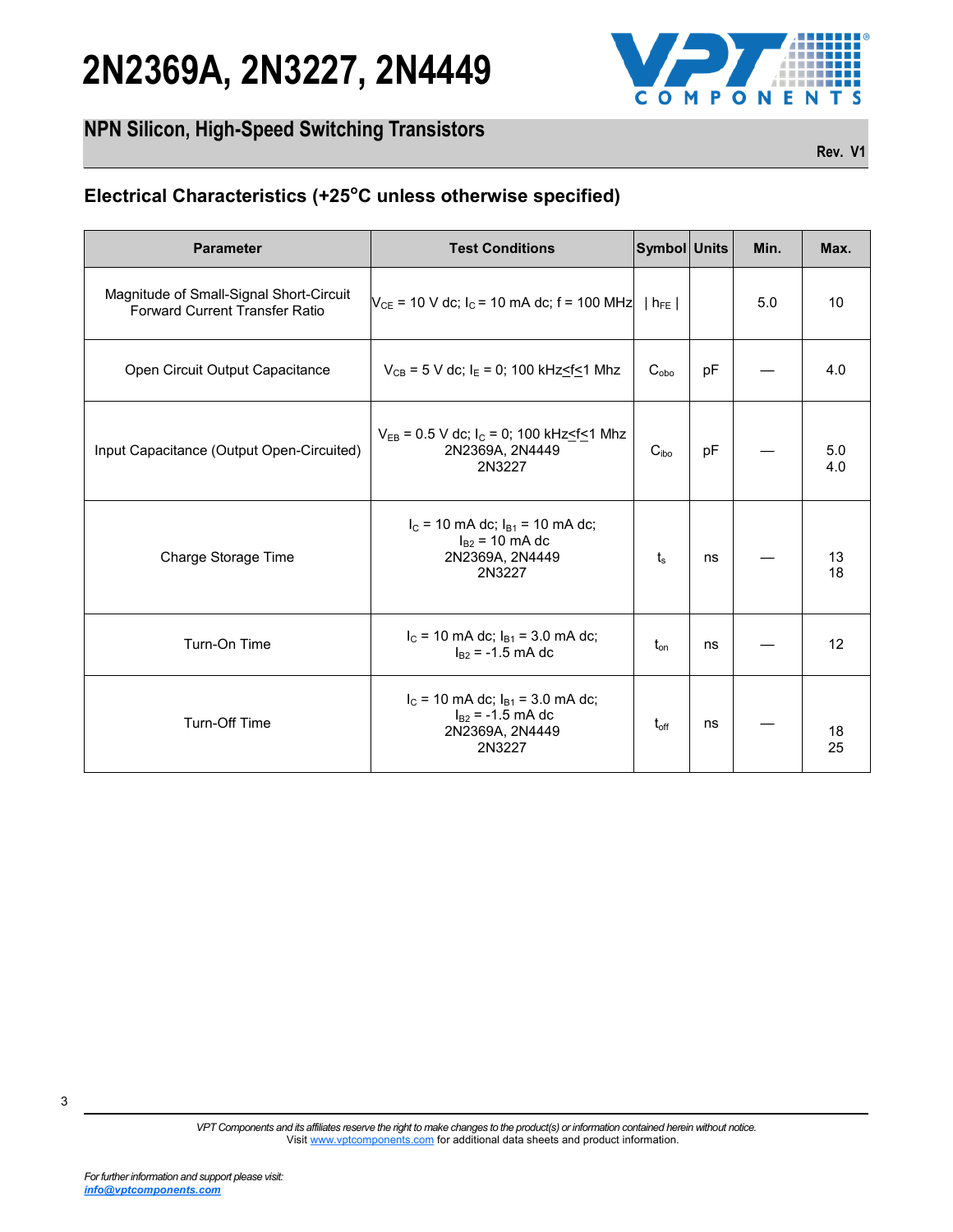

### **NPN Silicon, High-Speed Switching Transistors**

**Rev. V1**

| Collector - Emitter Voltage<br>2N2369A, UA, UB<br>2N4449, UA, UB<br>2N3227, UA, UB<br>2N2369AU<br>2N4449U<br>2N3227U | V <sub>CEO</sub>  | 15 V dc<br>15 V dc<br>20 V dc<br>15 V dc                             |
|----------------------------------------------------------------------------------------------------------------------|-------------------|----------------------------------------------------------------------|
|                                                                                                                      |                   | 15 V dc<br>20 V dc                                                   |
| Collector - Base Voltage<br>(All types)                                                                              | V <sub>CBO</sub>  | 40 Vdc                                                               |
| Emitter - Base Voltage<br>2N2369A, UA, UB<br>2N4449, UA, UB<br>2N3227, UA, UB<br>2N2369AU<br>2N4449U<br>2N3227U      | V <sub>EBO</sub>  | 4.5 V dc<br>4.5 V dc<br>6.0 V dc<br>4.5 V dc<br>4.5 V dc<br>6.0 V dc |
| Collector - Emitter Voltage<br>(All types)                                                                           | $V_{CES}$         | 40 Vdc                                                               |
| Operating & Storage Temperature Range                                                                                | $T_J$ , $T_{STG}$ | -65°C to +200°C                                                      |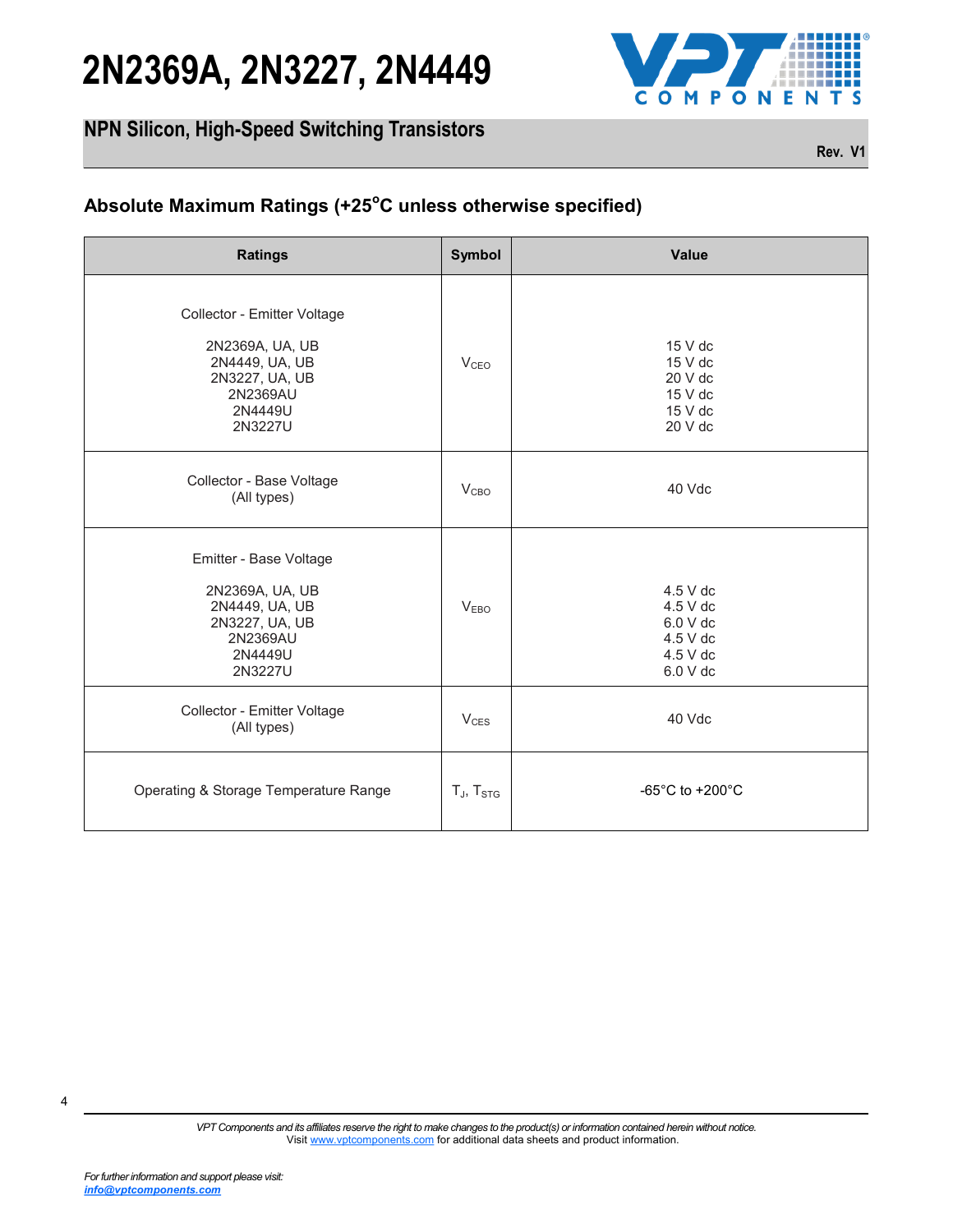

ANHH **COMPONENTS** 

**Rev. V1**

### **Thermal Characteristics**

| <b>Types</b>                                                                                                                                                   | <b>Symbol</b>    | <b>Max. Value</b>                                                                                           |
|----------------------------------------------------------------------------------------------------------------------------------------------------------------|------------------|-------------------------------------------------------------------------------------------------------------|
| Thermal Resistance, Junction to Case<br>2N2369A<br>2N4449<br>2N3227                                                                                            | $R_{\theta JC}$  | 150°C/W<br>150°C/W<br>150°C/W                                                                               |
| Thermal Resistance, Junction to Solder Pad<br>2N2369AUA, UB<br>2N4449UA, UB<br>2N3227UA, UB<br>2N2369AU<br>2N4449U<br>2N3227U                                  | $R_{\theta JSP}$ | 210°C/W<br>210°C/W<br>210°C/W<br>290°C/W (7)<br>290°C/W (7)<br>290°C/W (7)                                  |
| Thermal Resistance, Junction to Ambient<br>2N2369A<br>2N4449<br>2N3227<br>2N2369AUA, UB<br>2N4449UA, UB<br>2N3227UA, UB<br>2N2369AU<br>2N4449U<br>2N3227U<br>5 | $R_{\theta JA}$  | 400°C/W<br>400°C/W<br>400°C/W<br>486°C/W<br>486°C/W<br>486°C/W<br>350°C/W (6)<br>350°C/W (6)<br>350°C/W (6) |

<sup>5</sup>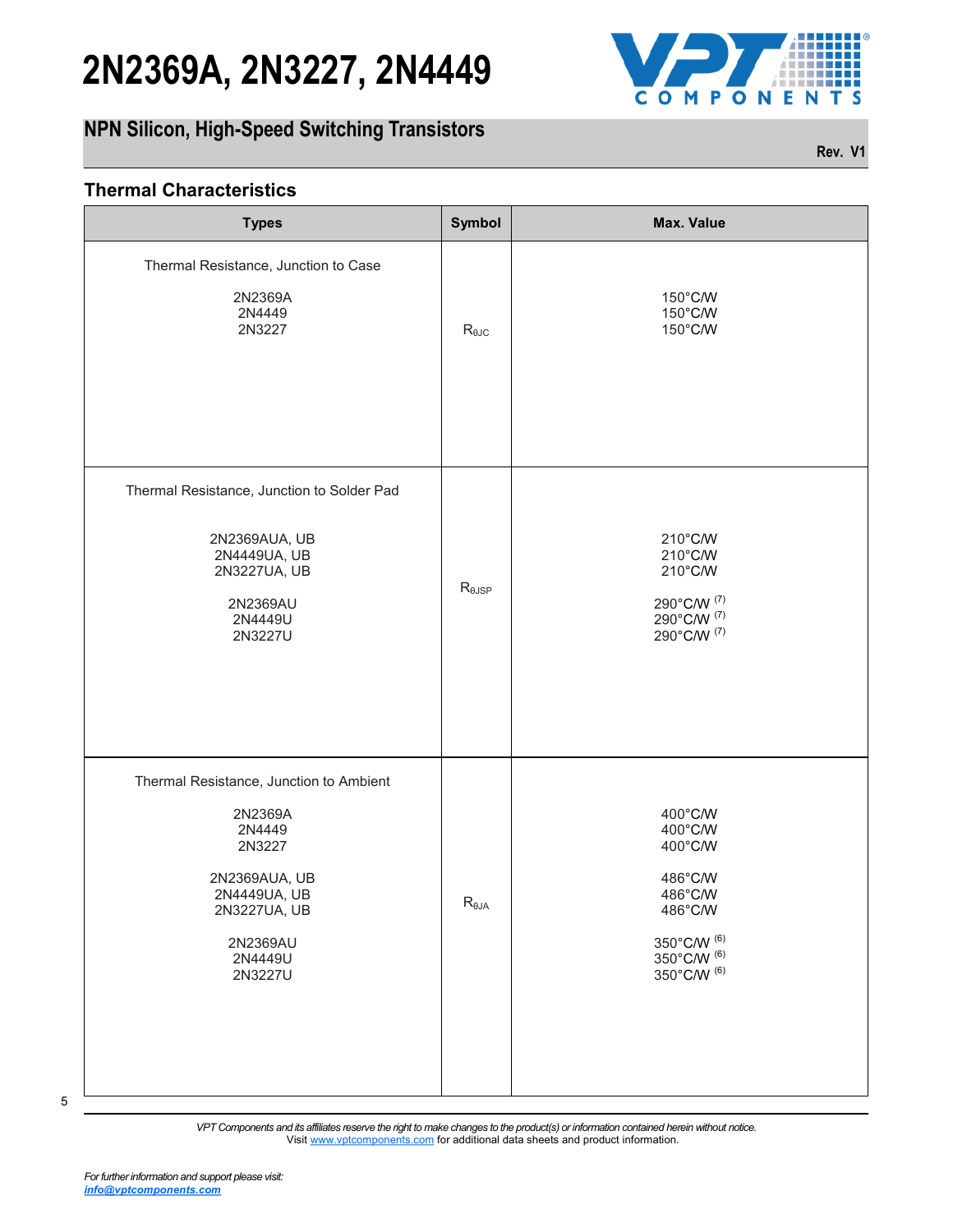

### **NPN Silicon, High-Speed Switching Transistors**

**Rev. V1**

| <b>Types</b>                                                                                                                                                                                                                                                                                                                                                                                                                                                                                                                                                                                                                              | <b>Symbol</b> | <b>Max. Value</b>                                                       |
|-------------------------------------------------------------------------------------------------------------------------------------------------------------------------------------------------------------------------------------------------------------------------------------------------------------------------------------------------------------------------------------------------------------------------------------------------------------------------------------------------------------------------------------------------------------------------------------------------------------------------------------------|---------------|-------------------------------------------------------------------------|
| Power Dissipation $T_A$ = +25°C                                                                                                                                                                                                                                                                                                                                                                                                                                                                                                                                                                                                           |               |                                                                         |
| 2N2369AUA, UB<br>2N4449UA, UB<br>2N3227UA, UB                                                                                                                                                                                                                                                                                                                                                                                                                                                                                                                                                                                             | $P_T$         | $0.36$ W $^{(2)}$<br>0.36 W $(2)$<br>0.36 W $(2)$                       |
| 2N2369AU<br>2N4449U<br>2N3227U                                                                                                                                                                                                                                                                                                                                                                                                                                                                                                                                                                                                            |               | $0.5 W^{(5)}$<br>$0.5 W^{(5)}$<br>$0.5 W^{(5)}$                         |
| Power Dissipation $T_c$ = +125°C                                                                                                                                                                                                                                                                                                                                                                                                                                                                                                                                                                                                          |               |                                                                         |
| 2N2369AUA, UB<br>2N4449UA, UB<br>2N3227UA, UB                                                                                                                                                                                                                                                                                                                                                                                                                                                                                                                                                                                             | $P_T$         | $0.36$ W $^{(3) (4)}$<br>$0.36$ W $^{(3) (4)}$<br>$0.36$ W $^{(3) (4)}$ |
| Power Dissipation $T_{SP}$ = +125°C <sup>(1)</sup>                                                                                                                                                                                                                                                                                                                                                                                                                                                                                                                                                                                        |               |                                                                         |
| 2N2369AUA, UB<br>2N4449UA, UB<br>2N3227UA, UB                                                                                                                                                                                                                                                                                                                                                                                                                                                                                                                                                                                             | $P_T$         | $0.36 W^{(3)}$<br>$0.36$ W $^{(3)}$<br>$0.36$ W $^{(3)}$                |
| MIL=PRF-19500/317.                                                                                                                                                                                                                                                                                                                                                                                                                                                                                                                                                                                                                        |               |                                                                         |
|                                                                                                                                                                                                                                                                                                                                                                                                                                                                                                                                                                                                                                           |               |                                                                         |
|                                                                                                                                                                                                                                                                                                                                                                                                                                                                                                                                                                                                                                           |               |                                                                         |
|                                                                                                                                                                                                                                                                                                                                                                                                                                                                                                                                                                                                                                           |               |                                                                         |
|                                                                                                                                                                                                                                                                                                                                                                                                                                                                                                                                                                                                                                           |               |                                                                         |
|                                                                                                                                                                                                                                                                                                                                                                                                                                                                                                                                                                                                                                           |               |                                                                         |
|                                                                                                                                                                                                                                                                                                                                                                                                                                                                                                                                                                                                                                           |               |                                                                         |
|                                                                                                                                                                                                                                                                                                                                                                                                                                                                                                                                                                                                                                           |               |                                                                         |
| (1) Applicable for UA, UB, and U packages.<br>(2) For TO-18 and TO-46 packages derate linearly 2.06 mW/°C above $T_A$ = +25°C.<br>(3) Derate linearly 4.8 mW/°C above $T_c = +125$ °C. See figures 8, 9, 10, 11 and 12 of MIL-PRF-19500/317<br>(4) Power dissipation limited to 360 mW per chip regardless of thermal resistance.<br>(5) For UA and UB, packages mounted on FR-4 PCB (1 Oz. Cu) with contacts 20 mils larger than package pads. See figure 13 of<br>(6) One side only, derate linearly 2.857 mW/°C above $T_{SP} = +25$ °C.<br>(7) Derate linearly 3.44 mW/°C above $T_A = +54.5$ °C. See figure 13 of MIL-PRF-19500/317. |               |                                                                         |
|                                                                                                                                                                                                                                                                                                                                                                                                                                                                                                                                                                                                                                           |               |                                                                         |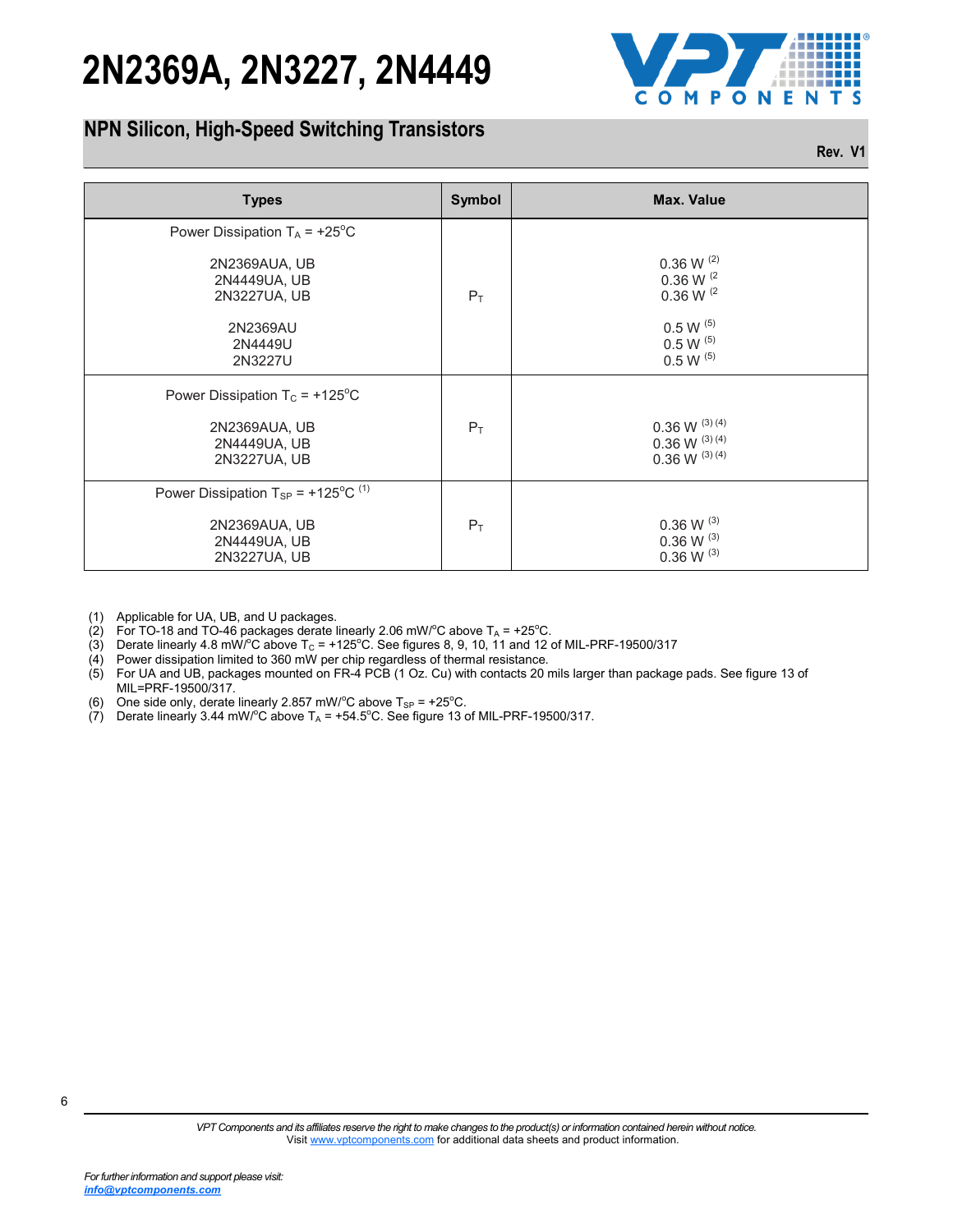### **NPN Silicon, High-Speed Switching Transistors**



**Rev. V1**

| <b>Outline Drawing (TO-18)</b> |                                                                                                                                                                                                                                      |               |                   |                              |              |
|--------------------------------|--------------------------------------------------------------------------------------------------------------------------------------------------------------------------------------------------------------------------------------|---------------|-------------------|------------------------------|--------------|
|                                |                                                                                                                                                                                                                                      |               |                   |                              |              |
|                                |                                                                                                                                                                                                                                      |               |                   |                              |              |
|                                |                                                                                                                                                                                                                                      |               |                   |                              |              |
|                                |                                                                                                                                                                                                                                      |               |                   |                              |              |
| Ltr.                           |                                                                                                                                                                                                                                      | <b>Inches</b> | <b>Dimensions</b> | <b>Millimeters</b>           | <b>Notes</b> |
|                                | Min                                                                                                                                                                                                                                  | Max           | Min               | Max                          |              |
| CD                             | .178                                                                                                                                                                                                                                 | .195          | 4.52              | 4.95                         |              |
| CН                             | .170                                                                                                                                                                                                                                 | 210           | 4.32              | 5.33                         |              |
| HD                             | .209                                                                                                                                                                                                                                 | .230          | 5.31              | 5.84                         |              |
| LC                             | 100                                                                                                                                                                                                                                  | ТP            |                   | 2.54 TP                      | 6            |
| LD                             | .016                                                                                                                                                                                                                                 | .021          | 0.41              | 0.53                         | 7,8          |
| LL                             | .500                                                                                                                                                                                                                                 | .750          | 12.70             | 19.05                        | 7,8,13       |
| LU                             | 016                                                                                                                                                                                                                                  | .019          | 0.41              | 0.48                         | 7,8          |
|                                |                                                                                                                                                                                                                                      | .050          |                   | 1.27                         | 7,8          |
| $L_1$                          | .250                                                                                                                                                                                                                                 |               | 6.35              |                              | 7,8          |
| $L_2$                          |                                                                                                                                                                                                                                      |               |                   |                              |              |
| P                              | 100                                                                                                                                                                                                                                  |               | 2.54              |                              | 5            |
| Q                              |                                                                                                                                                                                                                                      | .030          |                   | 0.76                         | 5            |
| TL<br>πw                       | .028<br>.036                                                                                                                                                                                                                         | 048<br>.046   | 0.71<br>0.91      | 1.22<br>1.17                 | 3,4<br>3     |
|                                |                                                                                                                                                                                                                                      |               |                   |                              |              |
| r<br>α                         |                                                                                                                                                                                                                                      | 010<br>45° TP |                   | 0.25<br>45° TP               | 10<br>6      |
|                                |                                                                                                                                                                                                                                      |               |                   |                              |              |
|                                |                                                                                                                                                                                                                                      |               |                   |                              |              |
| NOTES:                         | 1. Dimension are in inches.                                                                                                                                                                                                          |               |                   |                              |              |
|                                | 2. Millimeters are given for general information only.<br>3. Beyond r (radius) maximum, TH shall be held for<br>4. Dimension TL measured from maximum HD.                                                                            |               |                   |                              |              |
|                                | 5. Body contour optional within zone defined by HD,<br>6. Leads at gauge plane .054 +.001 -.000 inch (1.37<br>(0.18 mm) radius of true position (TP) at maximul                                                                      |               |                   |                              |              |
|                                | 7. Dimension LU applies between L <sub>1</sub> and L <sub>2</sub> . Dimen<br>uncontrolled in L <sub>1</sub> and beyond LL minimum.<br>8. All three leads.                                                                            |               |                   |                              |              |
|                                | 9. The collector shall be internally connected to the<br>10. Dimension r (radius) applies to both inside corner<br>11. In accordance with ASME Y14.5M, diameters are<br>12. Lead $1$ = emitter, lead $2$ = base, lead $3$ = collecto |               |                   |                              |              |
|                                |                                                                                                                                                                                                                                      |               |                   | FIGURE 1. Physical dimension |              |
|                                |                                                                                                                                                                                                                                      |               |                   |                              |              |





- 
- 
- 
- 
- 
- 
- 
- 
- 
- 
- 
- 

7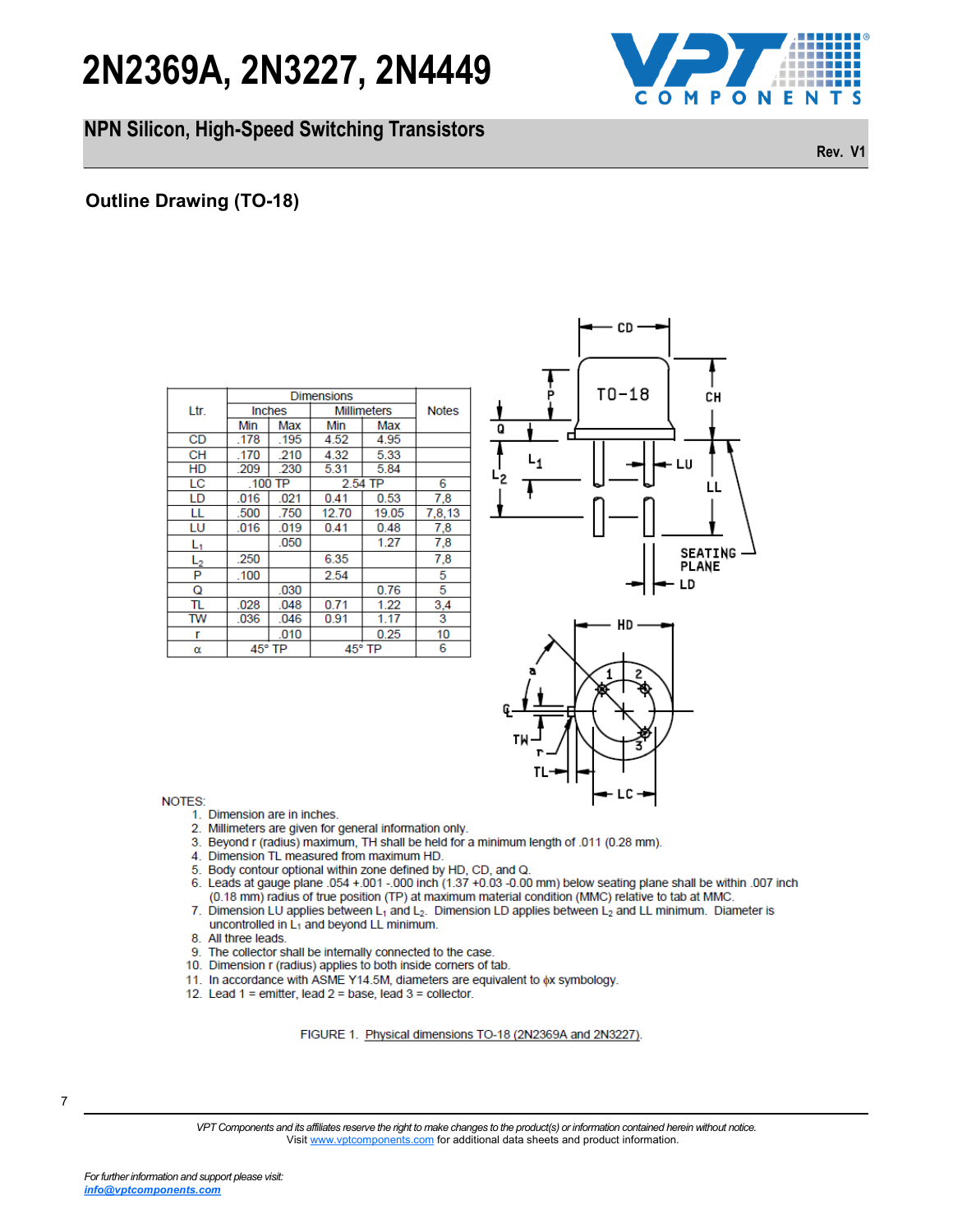### **NPN Silicon, High-Speed Switching Transistors**



**Rev. V1**

| Ltr.      |      | <b>Inches</b>                                        | <b>Dimensions</b> |                                                                                                                                                                                                                                                                                                                                                                                                                                                                                                                                                                                                                       | <b>Notes</b> |
|-----------|------|------------------------------------------------------|-------------------|-----------------------------------------------------------------------------------------------------------------------------------------------------------------------------------------------------------------------------------------------------------------------------------------------------------------------------------------------------------------------------------------------------------------------------------------------------------------------------------------------------------------------------------------------------------------------------------------------------------------------|--------------|
|           | Min  | Max                                                  | Min               | Millimeters<br>Max                                                                                                                                                                                                                                                                                                                                                                                                                                                                                                                                                                                                    |              |
| <b>CD</b> | .178 | .195                                                 | 4.52              | 4.95                                                                                                                                                                                                                                                                                                                                                                                                                                                                                                                                                                                                                  |              |
| CН        | 065  | 085                                                  | 1.65              | 2.16                                                                                                                                                                                                                                                                                                                                                                                                                                                                                                                                                                                                                  |              |
| HD        | 209  | .230                                                 | 5.31              | 5.84                                                                                                                                                                                                                                                                                                                                                                                                                                                                                                                                                                                                                  |              |
| LC        |      | .100 TP                                              |                   | 2.54 TP                                                                                                                                                                                                                                                                                                                                                                                                                                                                                                                                                                                                               | 5            |
| LD        | .016 | .021                                                 | 0.41              | 0.53                                                                                                                                                                                                                                                                                                                                                                                                                                                                                                                                                                                                                  |              |
| LL        | .500 | 1.750                                                | 12.70             | 44.45                                                                                                                                                                                                                                                                                                                                                                                                                                                                                                                                                                                                                 | 6            |
| LU        | 016  | 019                                                  | 0.41              | 0.48                                                                                                                                                                                                                                                                                                                                                                                                                                                                                                                                                                                                                  | 6            |
| L,        |      | .050                                                 |                   | 1.27                                                                                                                                                                                                                                                                                                                                                                                                                                                                                                                                                                                                                  | 6            |
|           | .250 |                                                      | 6.35              |                                                                                                                                                                                                                                                                                                                                                                                                                                                                                                                                                                                                                       | 6            |
| $L_2$     |      |                                                      |                   |                                                                                                                                                                                                                                                                                                                                                                                                                                                                                                                                                                                                                       |              |
| Q         |      | .040                                                 |                   | 1.02                                                                                                                                                                                                                                                                                                                                                                                                                                                                                                                                                                                                                  | 3            |
| TL        | .028 | 048                                                  | 0.71              | 1.22                                                                                                                                                                                                                                                                                                                                                                                                                                                                                                                                                                                                                  | 8            |
| TW        | 036  | 046                                                  | 0.91              | 1.17                                                                                                                                                                                                                                                                                                                                                                                                                                                                                                                                                                                                                  | 4            |
| r         |      | 010                                                  |                   | 0.25                                                                                                                                                                                                                                                                                                                                                                                                                                                                                                                                                                                                                  | 9            |
| α         |      | 45° TP                                               |                   | 45° TP                                                                                                                                                                                                                                                                                                                                                                                                                                                                                                                                                                                                                | 5            |
|           |      |                                                      |                   |                                                                                                                                                                                                                                                                                                                                                                                                                                                                                                                                                                                                                       |              |
|           |      |                                                      |                   |                                                                                                                                                                                                                                                                                                                                                                                                                                                                                                                                                                                                                       |              |
| NOTES:    |      | 1. Dimensions are in inches.<br>methods or by gauge. |                   | 2. Millimeters are given for general information onl<br>3. Symbol TL is measured from HD maximum.<br>4. Details of outline in this zone are optional.<br>5. Leads at gauge plane .054 inch (1.37 mm) +.00<br>shall be within .007 inch (0.18 mm) radius of TF<br>6. Symbol LU applies between L <sub>1</sub> and L <sub>2</sub> . Dimens<br>7. Lead number three is electrically connected to o<br>8. Beyond r maximum, TW shall be held for a mini<br>9. Symbol r applied to both inside comers of tab.<br>10. In accordance with ASME Y14.5M, diameters a<br>11. Lead 1 is emitter, lead 2 is base, and lead 3 is d |              |





- 
- 
- 
- 
- 
- 
- 
- 
- 
- 
- 

FIGURE 2. Physical dimensions - TO-46 (2N4449).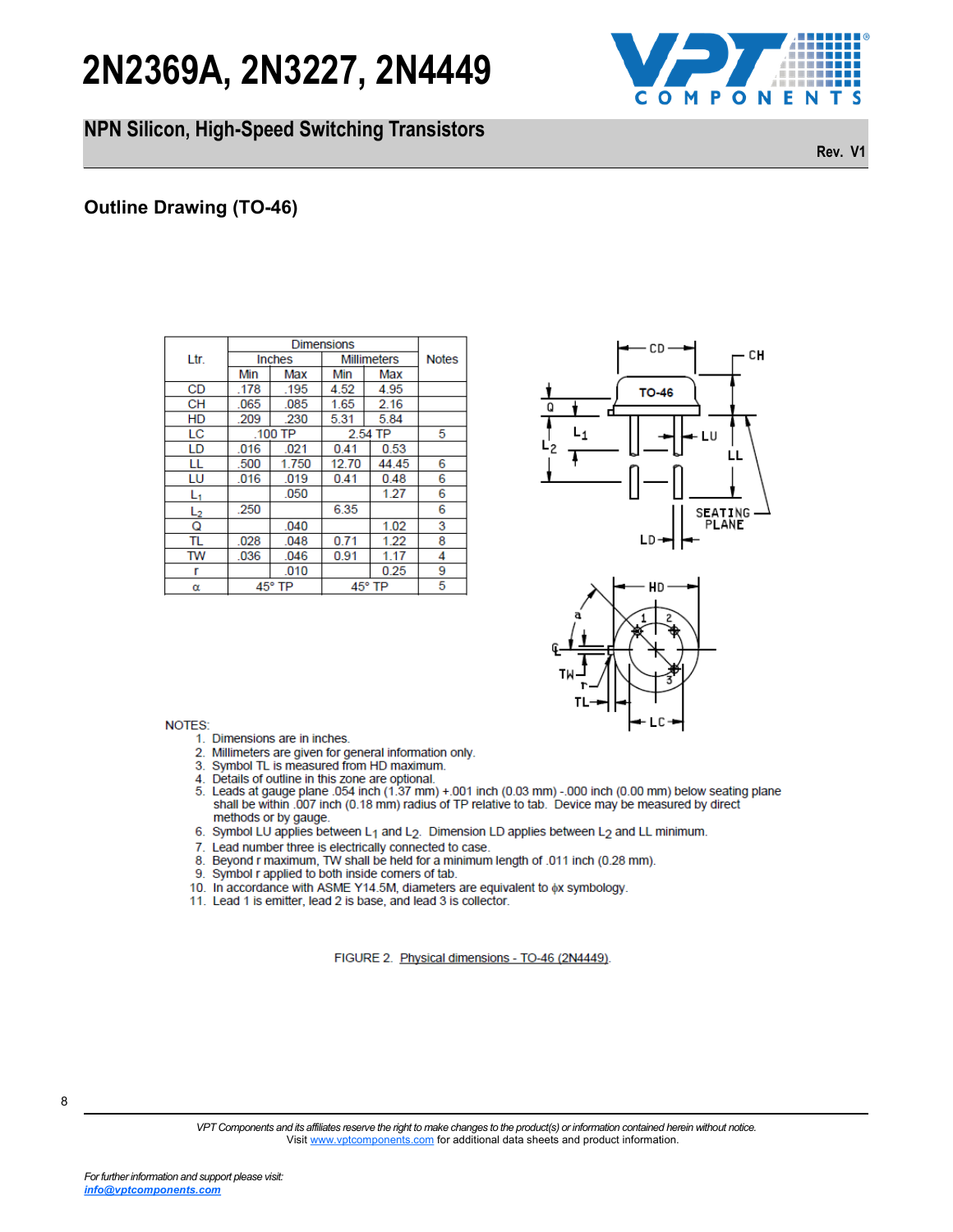



**Rev. V1**







|                 | <b>Dimensions</b> |               |      |                    |  |  |  |
|-----------------|-------------------|---------------|------|--------------------|--|--|--|
| <b>Symbol</b>   |                   | <b>Inches</b> |      | <b>Millimeters</b> |  |  |  |
|                 | Min.              | Max.          | Min. | Max.               |  |  |  |
| BН              | 0.046             | 0.056         | 1.17 | 1.42               |  |  |  |
| BL              | 0.115             | 0.128         | 2.92 | 3.25               |  |  |  |
| <b>BW</b>       | 0.085             | 0.108         | 2.16 | 2.74               |  |  |  |
| CL              |                   | 0.128         |      | 3.25               |  |  |  |
| <b>CW</b>       |                   | 0.108         |      | 2.74               |  |  |  |
| LL <sub>1</sub> | 0.022             | 0.038         | 0.56 | 0.96               |  |  |  |
| LL <sub>2</sub> | 0.017             | 0.035         | 0.43 | 0.89               |  |  |  |
| LS <sub>1</sub> | 0.036             | 0.040         | 0.91 | 1.02               |  |  |  |
| LS <sub>2</sub> | 0.071             | 0.079         | 1.81 | 2.01               |  |  |  |
| LW              | 0.016             | 0.024         | 0.41 | 0.61               |  |  |  |
| r               |                   | 0.008         |      | 0.203              |  |  |  |
| r1              |                   | 0.012         |      | 0.305              |  |  |  |
| r2              |                   | 0.022         |      | 0.559              |  |  |  |

### Figure 3. Physical dimensions, surface mount (UB) for 2N2369A, 2N3227 and 2N2449

9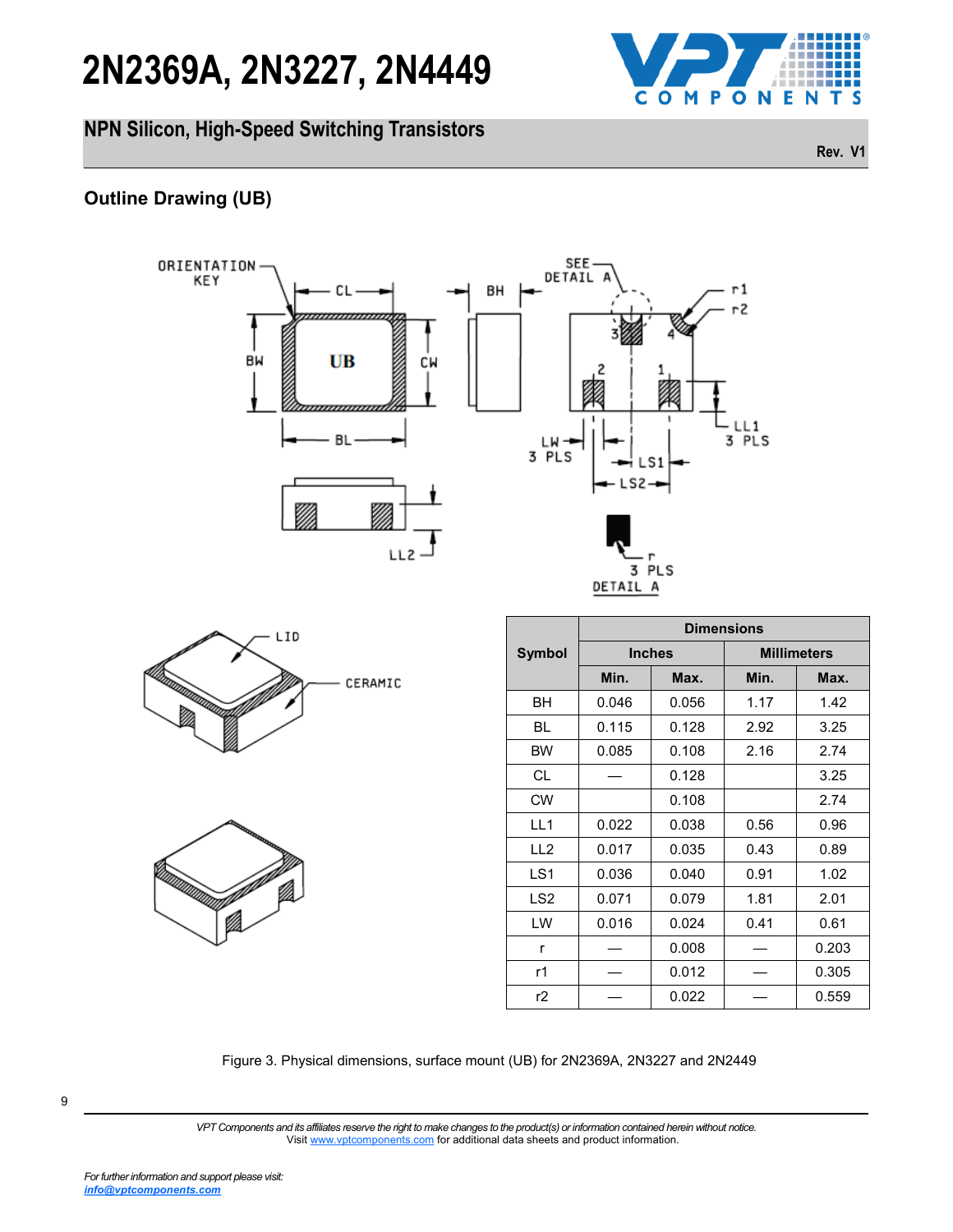

### **NPN Silicon, High-Speed Switching Transistors**

**Rev. V1**



- 
- 
- 

 $0.81$ 

1.83  $1.14$ 

 $0.56$ 

 $0.15$ 

 $\overline{c}$ 

Emitter

 $122$ 2.23

1.39

 $0.71$ 

 $0.56$ 3

Base

 $\overline{4}$ 

 $N/C$ 

.048

088

.055

 $.028$  $.022$ 

- 
- 
- 
- 
- 

10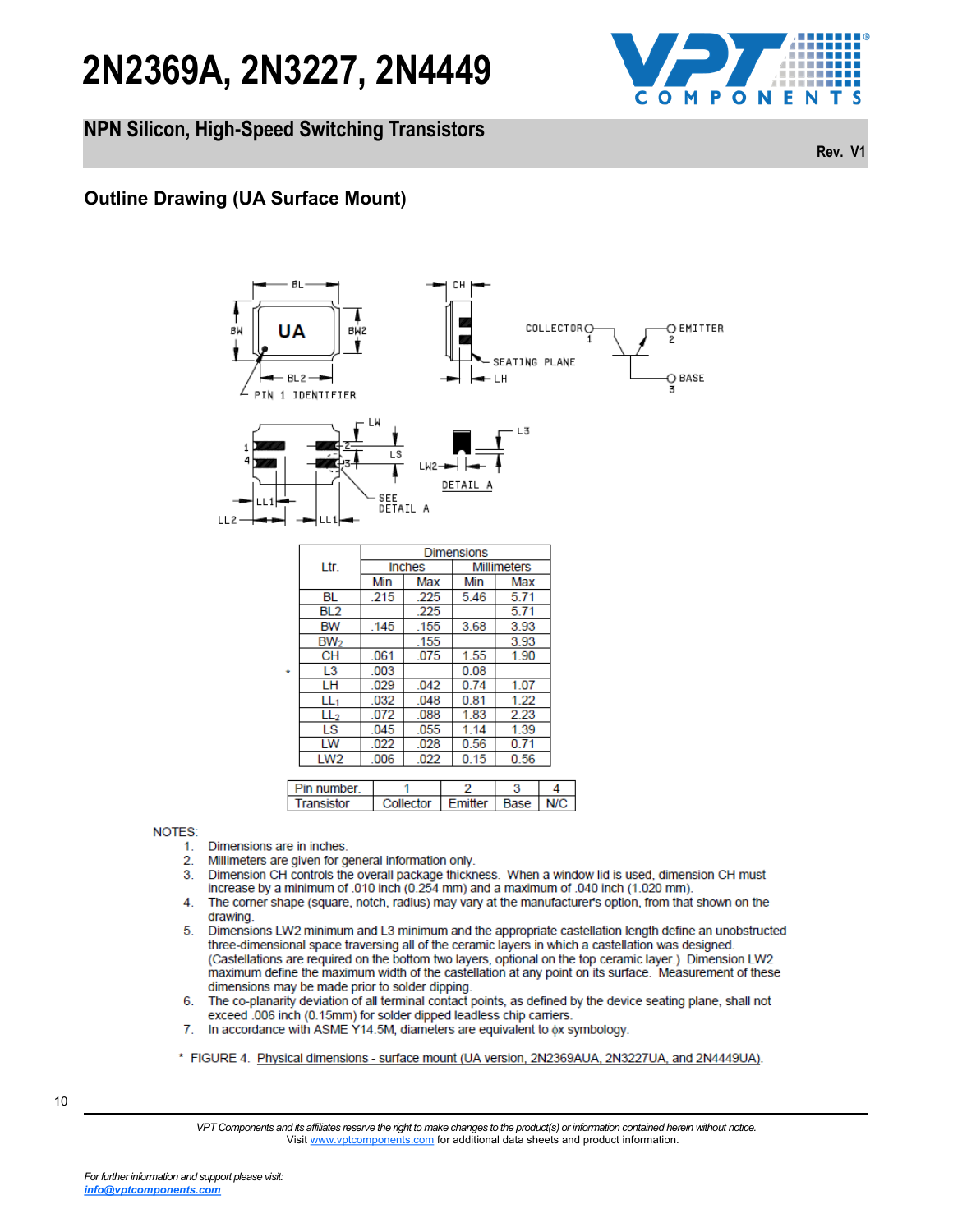### **NPN Silicon, High-Speed Switching Transistors**





|                 | <b>Dimensions</b> |               |                    |      |  |  |  |
|-----------------|-------------------|---------------|--------------------|------|--|--|--|
| Ltr.            |                   | <b>Inches</b> | <b>Millimeters</b> |      |  |  |  |
|                 | Min               | Max           | Min                | Max  |  |  |  |
| BL              | .240              | .250          | 6.10               | 6.35 |  |  |  |
| BL <sub>2</sub> |                   | .250          |                    | 6.35 |  |  |  |
| <b>BW</b>       | .165              | .175          | 4.19               | 4.44 |  |  |  |
| BW <sub>2</sub> |                   | .175          |                    | 4.44 |  |  |  |
| <b>CH</b>       | .066              | .080          | 1.68               | 2.03 |  |  |  |
| L <sub>3</sub>  | .003              | .007          | 0.08               | 0.18 |  |  |  |
| LH              | .026              | .039          | 0.66               | 0.99 |  |  |  |
| LL,             | .060              | .070          | 1.52               | 1.78 |  |  |  |
| LL <sub>2</sub> | .082              | .098          | 2.08               | 2.49 |  |  |  |
| LS <sub>1</sub> | .095              | .105          | 2.41               | 2.67 |  |  |  |
| LS <sub>2</sub> | .045              | .055          | 1.14               | 1.39 |  |  |  |
| LW              | .022              | .028          | 0.56               | 0.71 |  |  |  |
| LW <sub>2</sub> | .006              | .022          | 0.15               | 0.56 |  |  |  |

| <b>Pin number</b> |                                        |         |         |               |            |           |
|-------------------|----------------------------------------|---------|---------|---------------|------------|-----------|
|                   | $\bigcirc$ ollector $\bigcirc$<br>' no | Base no | Base no | collector no. | Emitter no | itter no. |

- 
- 
- 
- 
- 
- 
- 

2N2369AU, 2N3227U, and 2N4449U).

11

*VPT Components and its affiliates reserve the right to make changes to the product(s) or information contained herein without notice.*  Visit [www.vptcomponents.com](http://www.vptcomponents.com) for additional data sheets and product information.

**HININ** ONENTS

**Rev. V1**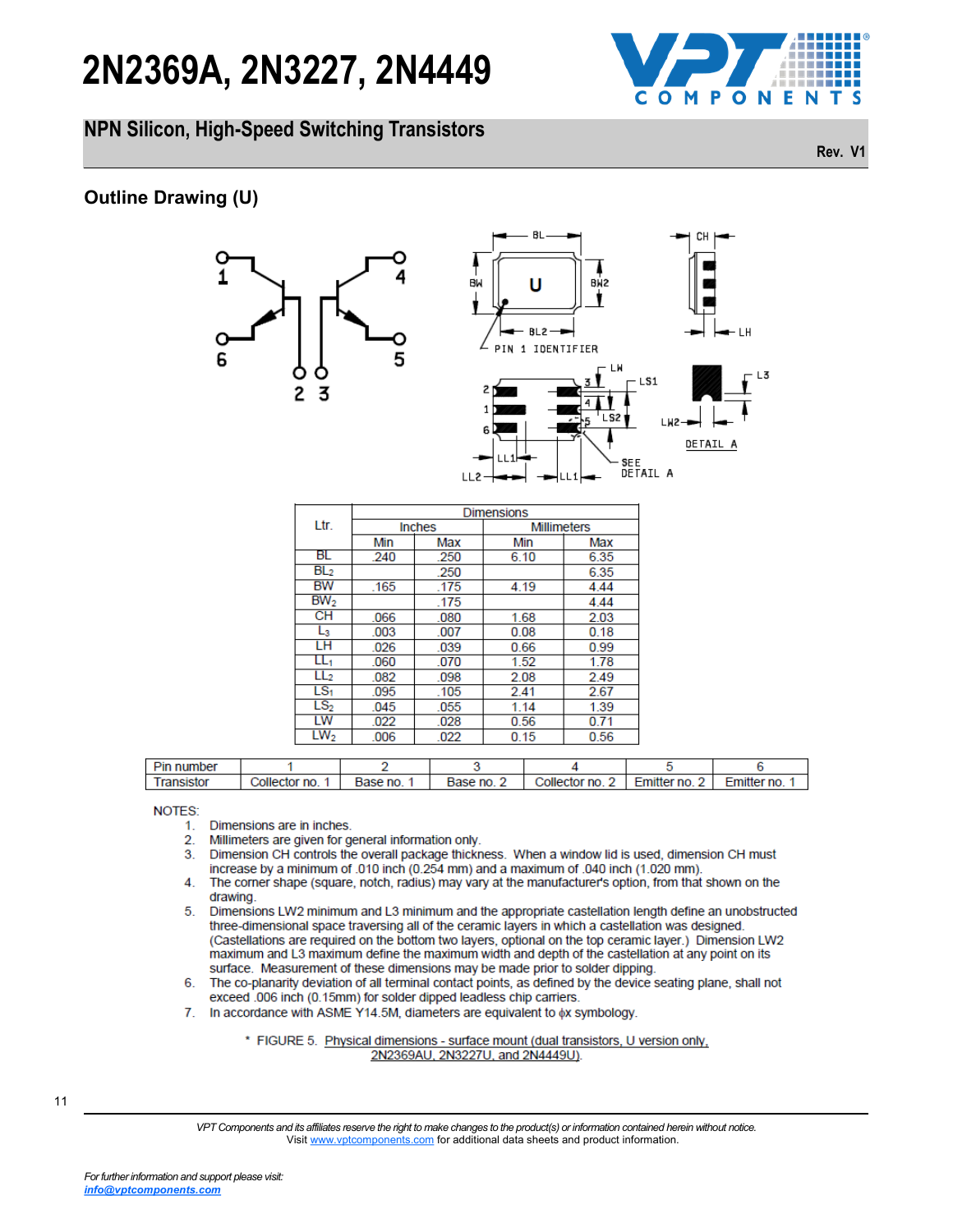



**Rev. V1**







FIGURE 9. Thermal impedance graph (R<sub>0JSP</sub>) for 2N2369AUB, 2N2369AUBC, 2N3227UB, and 2N3227UBC.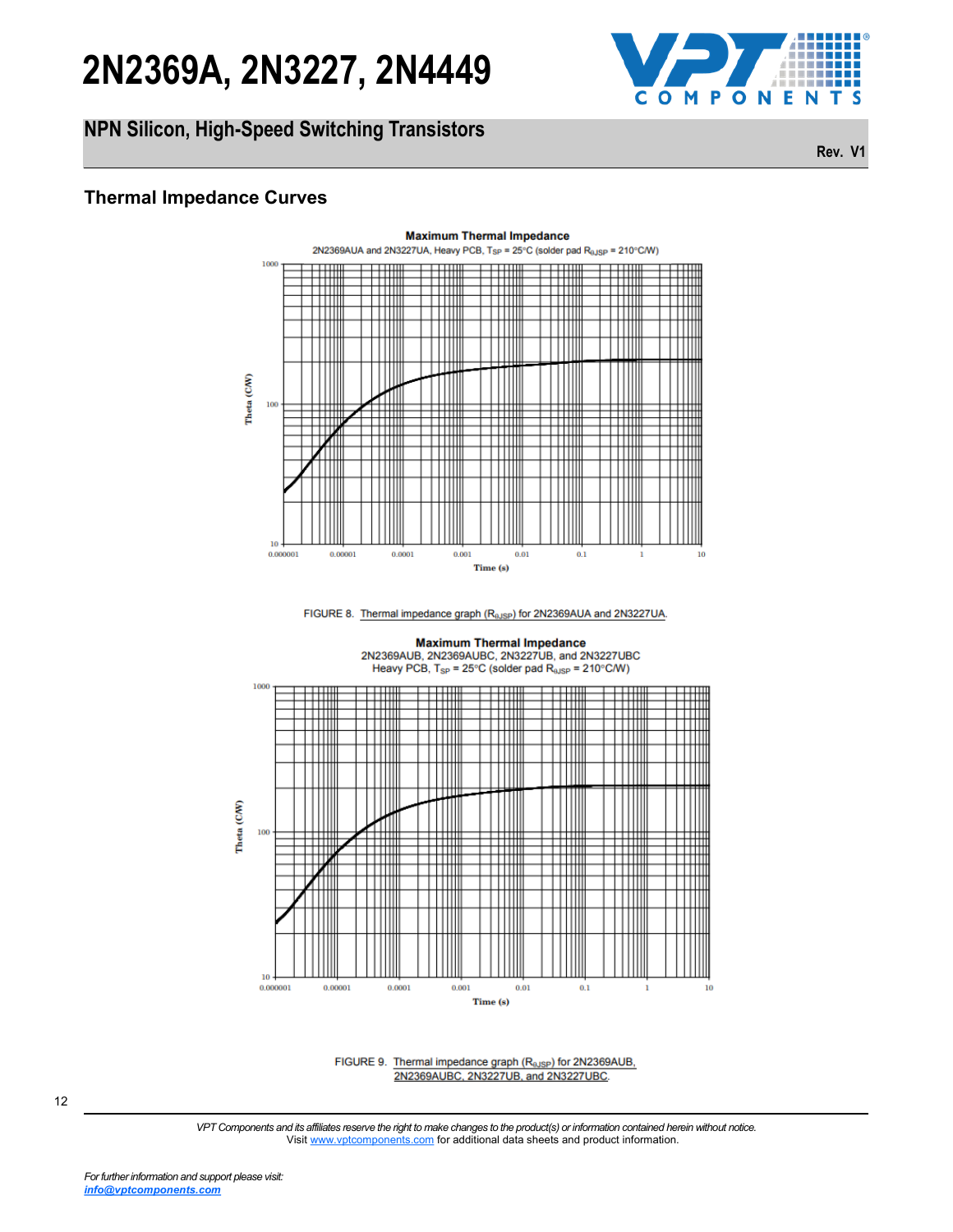



**Rev. V1**





**Maximum Thermal Impedance** 

*VPT Components and its affiliates reserve the right to make changes to the product(s) or information contained herein without notice.*  Visit [www.vptcomponents.com](http://www.vptcomponents.com) for additional data sheets and product information.

*For further information and support please visit: [info@vptcomponents.com](mailto:info@vptcomponents.com)*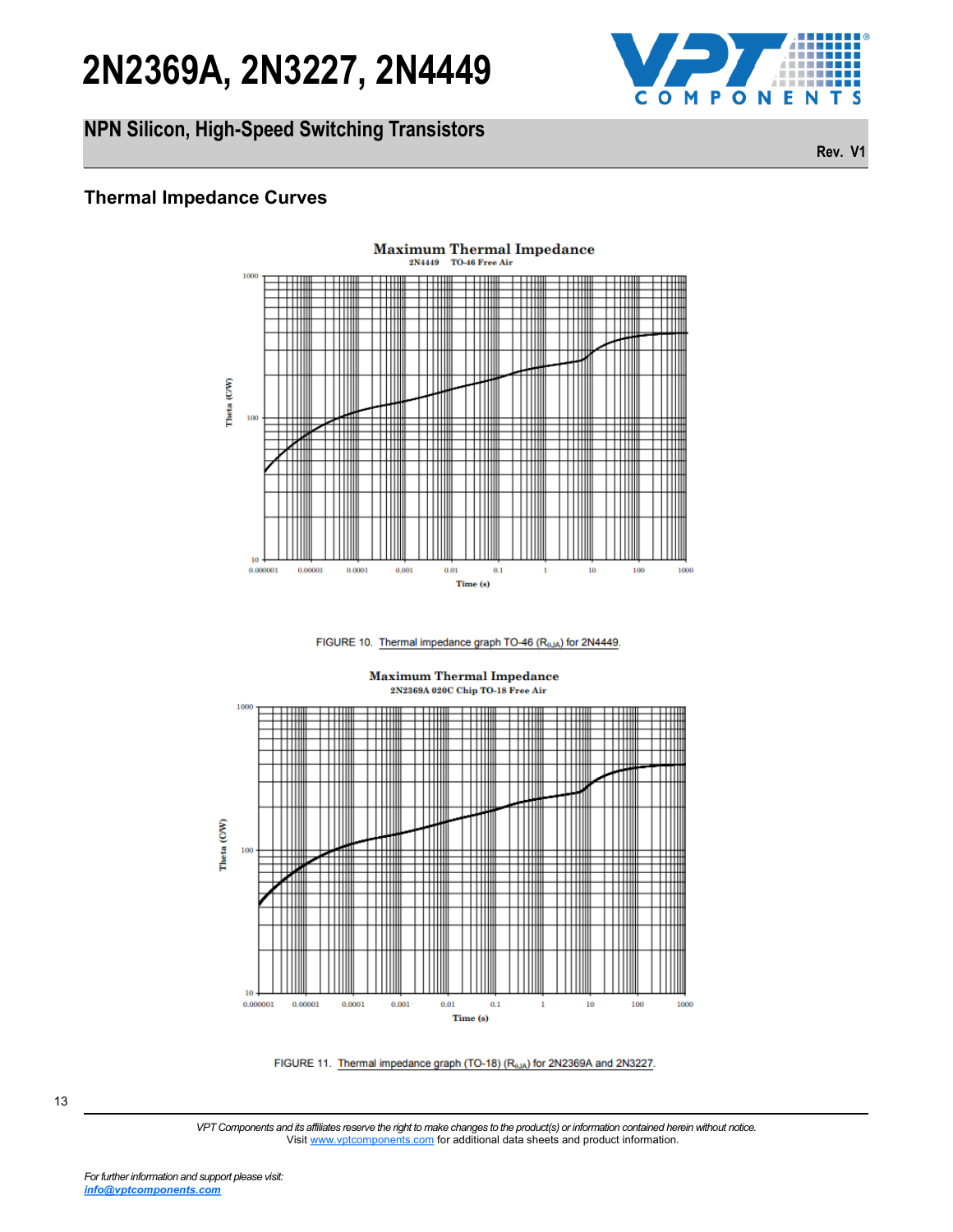



**Rev. V1**







### **Maximum Thermal Impedance**

14